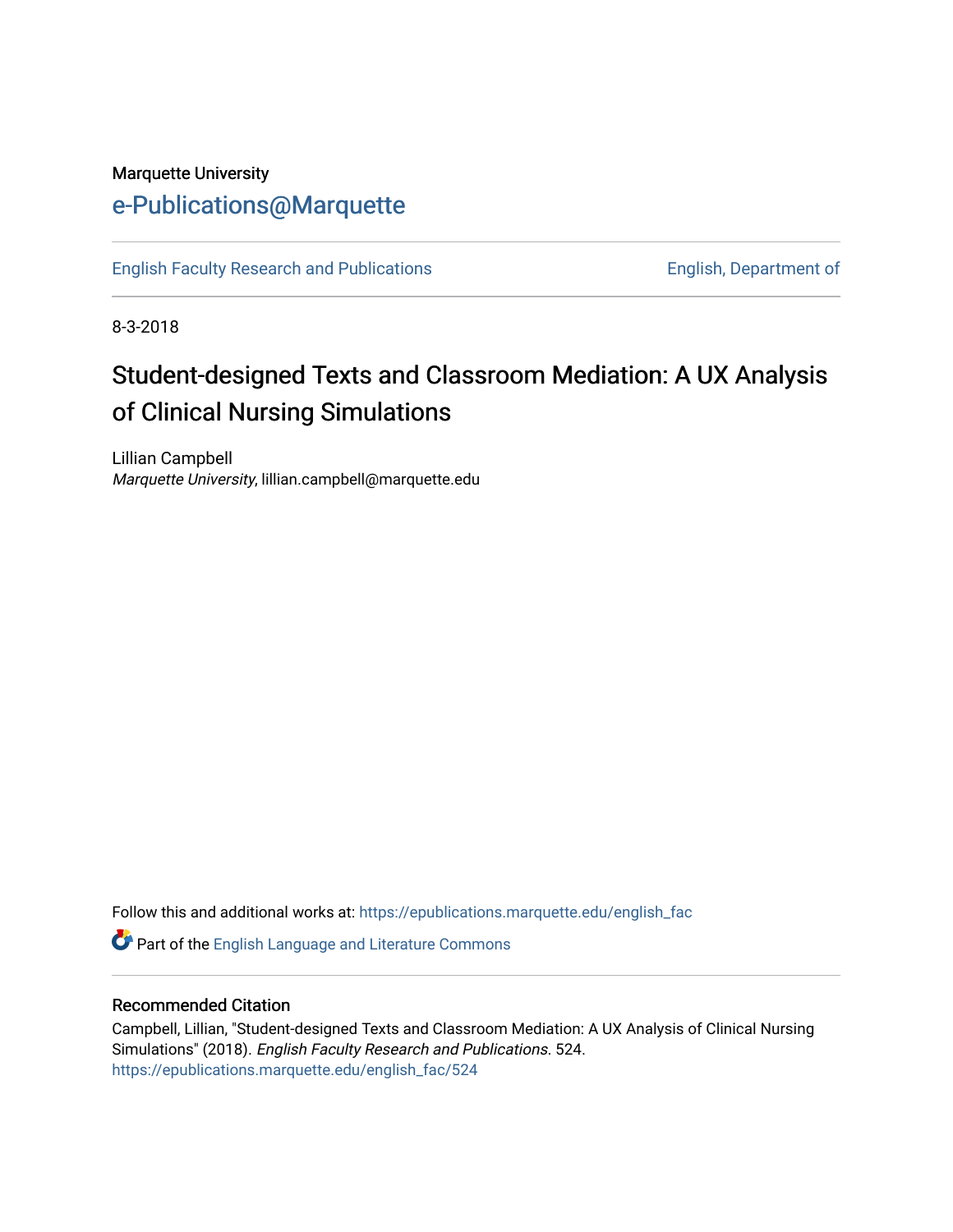**Marquette University**

## **e-Publications@Marquette**

## *English Faculty Research and Publications/College of Arts and Science*

*This paper is NOT THE PUBLISHED VERSION;* **but the author's final, peer-reviewed manuscript.** The published version may be accessed by following the link in the citation below.

*SIGDOC '18 Proceedings of the 36th ACM International Conference on the Design of Communication*, No. 13 (August 3-5, 2018). [DOI.](https://dl.acm.org/citation.cfm?doid=3233756.3233941) This article is © Association for Computing Machinery and permission has been granted for this version to appear in [e-Publications@Marquette.](http://epublications.marquette.edu/) Association for Computing Machinery does not grant permission for this article to be further copied/distributed or hosted elsewhere without the express permission from Association for Computing Machinery.

# Student-designed Texts and Classroom Mediation: A UX Analysis of Clinical Nursing Simulations

Lillian Campbell: Marquette University, Department of English, Milwaukee, WI

## ABSTRACT

This experience report draws on a unique pedagogical contextclinical nursing simulations-to examine how student texts can mediate a classroom exchange. Focusing on 52 student handoffs, I analyze frequency of text use, correlation between text use and student talk, and the impact of a text's content on its mediating role. This methodology centers student texts and in the process, reimagines possibilities for UX pedagogy and assessment.

## **KEYWORDS**

ACM proceedings, user experience, simulation, nursing, qualitative methods

## 1 INTRODUCTION

As students move into professional work contexts, their writing will no longer be composed for an instructor with a grade as the goal. Instead, their texts will mediate workplace activities and interactions with colleagues, clients, and others. Indeed, usability research in technical communication scholarship has typically focused on this relationship between professional texts and workplace systems, while lamenting the challenges of creating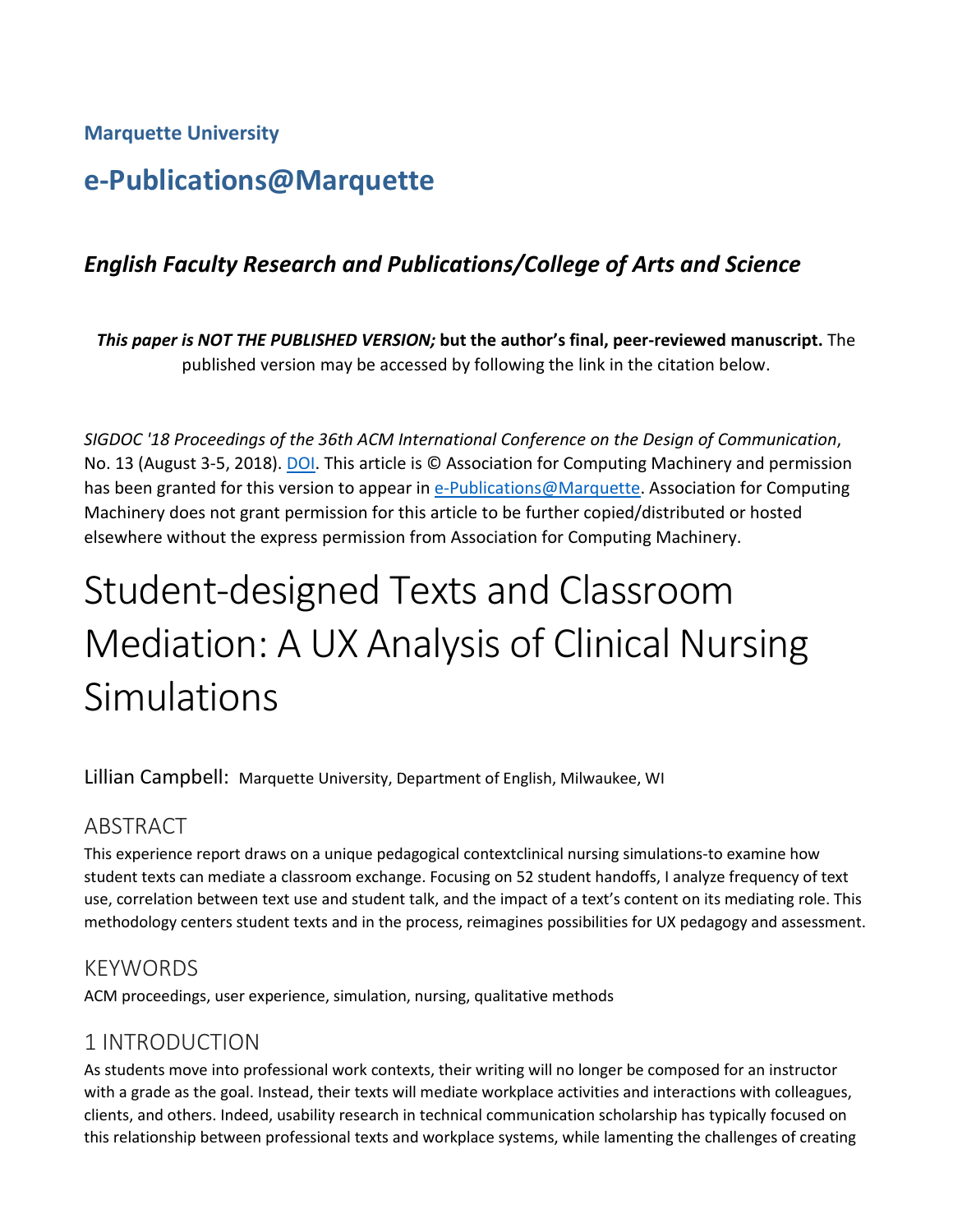authentic opportunities for students to learn usability in the classroom [1, 2]. In contrast, this experience report calls for more attention to the ways in which student texts already mediate classroom activities. To demonstrate a usability methodology for studying student writing, I analyze the role of two student texts– individual paper notes and a collaborative white board chart—in a unique pedagogical context: patient handoffs in clinical nursing simulations.

During clinical nursing simulations, a group of students provide patient care in a structured scenario while interacting with a range of complex technologies, including a robotic manikin, medications database, and telemetry machine. During the patient handoff, an outgoing group of students explains key patient information to an incoming group, preparing them to enter the classroom system with cues from their written texts. Thus, my analysis is informed by three related research questions:

1) How frequently are student-designed texts used during handoffs?

- 2) Does text use correlate with certain types of student talk?
- 3) How does a text's content impact its role in mediating student handoffs?

This report demonstrates how simulations center student users and texts by positioning them as contributors to a classroom system, helping scholars to reimagine the possibilities for user experience (UX) pedagogy and assessment. In addition, the patient handoff is one of the most critical and perilous moments in health communication and there is little consistency in how it is practiced [3]. Thus, this report also builds on existing knowledge on the characteristics of nursing handoffs, adding a pedagogical perspective to recent studies that explore how writing and electronic documentation can influence handoff effectiveness [4, 5].

## 2 LITERATURE REVIEW

As UX research has become central to scholarship and teaching in technical communication, conceptions of user-centered design have proliferated. Overall, usability research aims to account for a wide range of phenomenon related to how users interact with texts and technological systems–from cognitive, emotional, social, and embodied experience to environmental surroundings and impacts [6, 7]. Given my interest in how students collaboratively design and interact with their texts, recent work that foregrounds users as active contributors to technological systems are relevant [8].

In addition, the simulation suite itself, as well as the robotic manikin, shape student action and are a critical consideration in evaluating student texts. Thus, Rivers and Söderlund's [9] call for decentering the human in UX research is helpful in accounting for the influence of objects and environments. Finally, my research focuses not just on textual content, but also on embodied interactions with writing and the environment, including analysis of gaze and gesture. This interest aligns with recent methodological work that aims to capture embodiment in UX [10, 11].

## 2.1 UX Pedagogy

Though UX is a frequent topic of study in technical and professional communication classrooms, there is little research on best practices for implementing usability testing in classroom settings [1]. Several exceptions include Chong's [12] research on technical communication service courses, Scott's [13] examination of service learning, Reilly's [14] research on bibliographic practices, and Swarts and Slattery's [2] work on writing assessment. Chong [1] calls for more scholarship on classroom practices, expressing concern that current technical writing textbooks recommend perfunctory user testing, including "quick-and-dirty" checklists, and that students seem predisposed to simplify usability testing (p. 24).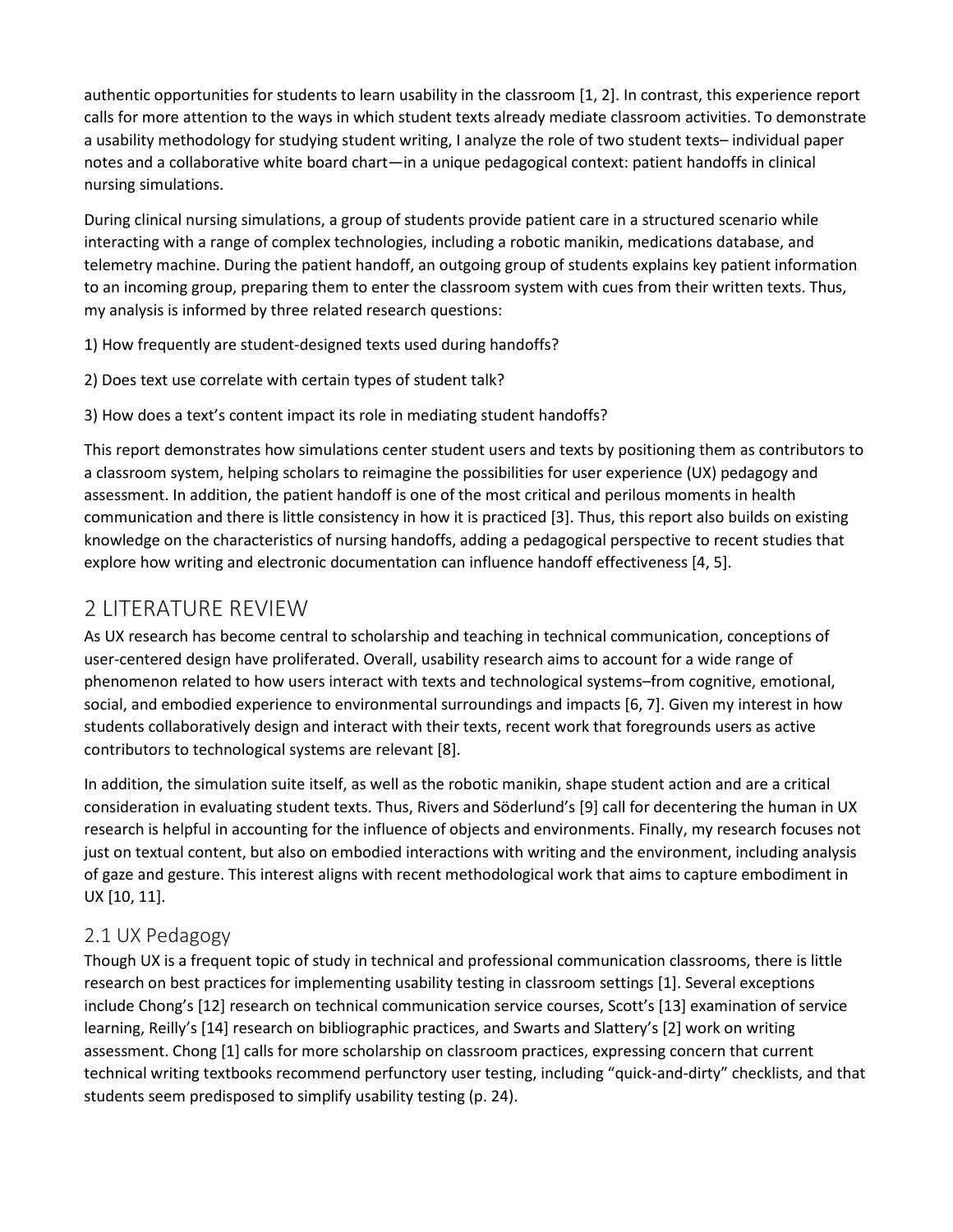This report offers a close examination of classroom practices in which student texts guide activity and thus can be evaluated for their efficacy for other student users. Like Swarts and Slattery [2], I argue that usability testing can offer new approaches to writing assessment that are more "transparent and systematic" because they are grounded in student experience and observable outcomes (p. 192).

#### 2.2 UX in Healthcare

Finally, UX is becoming a frequent topic of exploration in rhetoric of health and medicine research as well as in healthcare scholarship. Meloncon [15] has called for a reframing of UX as patient experience design (PXD) and a mirroring of patient experiences with healthcare materials. Meanwhile, St. Amant [16] has applied PXD to international contexts, calling for a prototyping methodology to design health communication for diverse global contexts. Finally, Gouge [17] has drawn on theories of speculative usability to highlight improvisational exchanges in patient discharge communication.

Shifting the focus to usability and the provider, nursing scholarship has studied UX of nursing professionals with electronic healthcare record software [18, 19] and students in simulation contexts [20, 21]. Across both contexts, studentdesigned texts have been overlooked. This is an oversight because ultimately, this analysis can help to bridge research in UX, technical communication, and writing studies. It can also help value the role student writing can play in mediating interactions within healthcare instructional contexts.

## 3 METHODS

This report draws on data from a year-long ethnographic study of clinical nursing simulations. Research included observations and video recordings of over 80 simulations covering three different scenarios (geriatric, medical surgical, and pediatric), focal student interviews, and collection of student writing.

#### 3.1 Field Context

The simulation suite is designed to look like a typical hospital room, with a large bed in the center featuring a robotic manikin patient. The manikin can breathe, blink its eyes, and speak through a voice box that is connected to a microphone used by the simulation instructor in the next room. A telemetry machine exhibits the patient's heart rate, temperature, and vital signs. Meanwhile, students can find a pulse, check for eye dilation, check for capillary refill, and listen to the manikin's lungs. The room also features a medications database, a medicine cart including the physician's orders, and several large white boards that are used to chart patient care. Like a typical electronic health record, the white boards are the primary resource for sharing patient information across teams. In addition, students carry individual notes with them, adding relevant information from conversations with the patient, their team members, or other providers.

Before the start of their simulation, students receive a brief orientation to the room and are given an opportunity to design a template for charting as a full group. The simulation then proceeds in three parts, with teams of two to four nurses caring for the patient for approximately 20 minutes while the patient's condition worsens. For example, a young male patient who has just had bilateral femur surgery after a car accident develops a clot in his right leg that eventually moves to his lungs, necessitating that he be moved to the emergency floor. In between each shift, students from both the outgoing and incoming teams participate in a handoff conversation. These conversations range from two to ten minutes in length, with the outgoing team explaining its care and cuing potential concerns and the incoming team asking follow-up questions.

#### 3.2 Coding

My analysis draws specifically on transcription and coding of 52 student handoffs. I marked the beginning of a handoff when one student among two participating groups started reporting patient information and the end when the last comment was made before the outgoing group departed. After transcribing all of the handoffs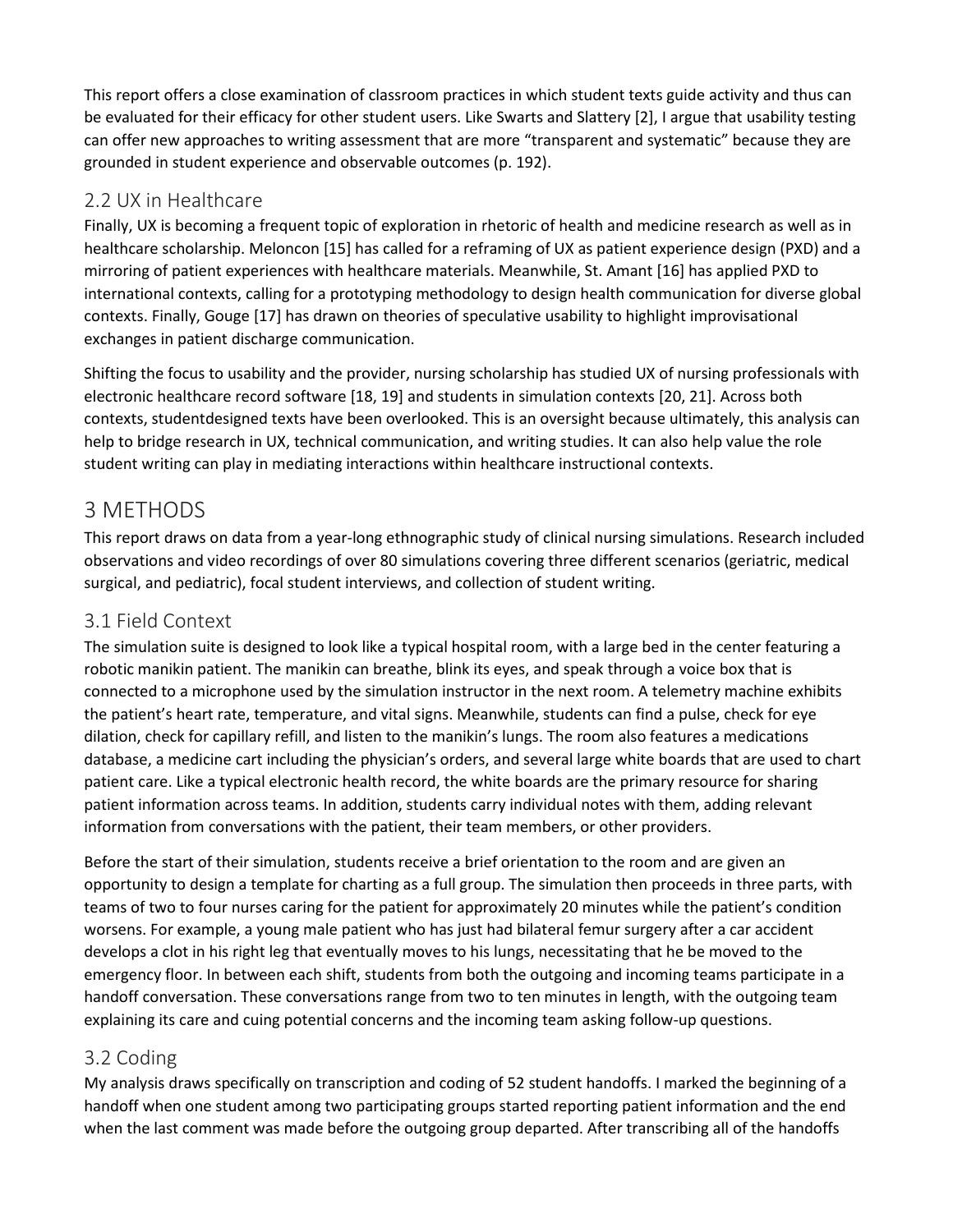and segmenting them by clause, I used open coding to develop categories. Ultimately, I coded for three categories of talk: data (56% of turns), professional (26%) and conversation (17%). Descriptions of the codes are available in Table 1.

Table 1: Codes for Hand-off Talk Type

| Code         | Definition                                            |  |
|--------------|-------------------------------------------------------|--|
| Data         | Clauses that describe (without valuing) information   |  |
|              | about the patient's physical or non-physical          |  |
|              | condition. Can include descriptions of patient care   |  |
|              | and questions about a patient's state.                |  |
| Professional | Clauses that require nurses to interpret data using   |  |
|              | nursing knowledge. This includes evaluating results,  |  |
|              | directing future actions, and giving causal           |  |
|              | explanations                                          |  |
| Conversation | Clauses that are neither data nor professional,       |  |
|              | including greetings and talk that orients students to |  |
|              | the patient and room.                                 |  |

My second coding tier focused on students' multimodal engagement with texts and objects in the simulation room through gesture or gaze. I returned to the video recordings of handoffs to document when talk turns (segmented by clause) were paired with gestures to people or objects in the room or were spoken while looking at a source. I coded each turn for gesture (often pointing or indicating with the hand). Gestures could be towards the board, an outgoing student, an incoming student, the patient, the speaker's body, or the environment.



Figure 1: Gesture-Board, Source-Notes

In addition, I coded each turn for source, meaning where a student's gaze was fixed during a talk turn. Source codes included the board, students' notes, an outgoing/incoming student, the patient, and the environment. A single turn could have a different code for source and gesture (see Figure 1). 39% of turns included a source and 14% of turns included a gesture.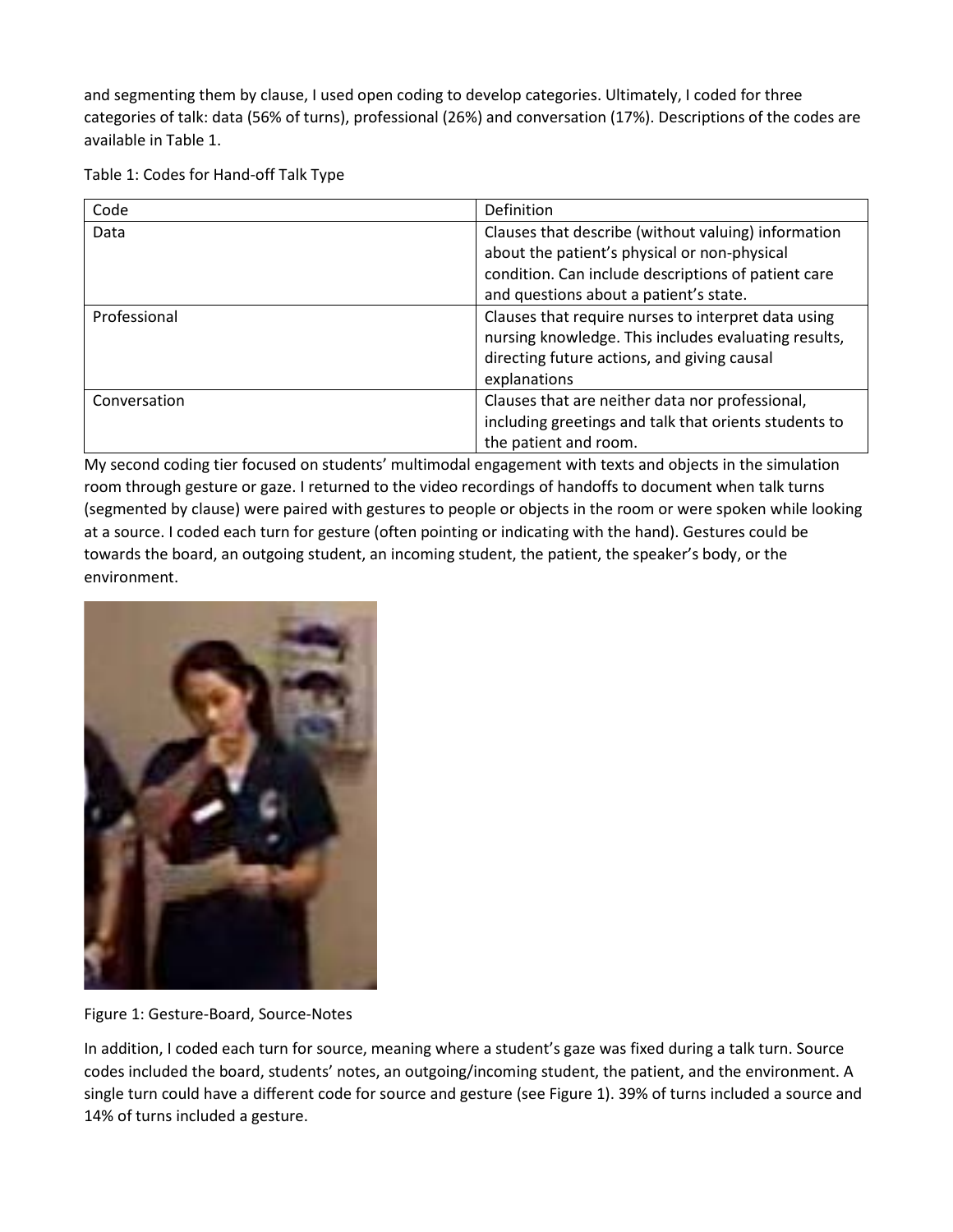#### 3.3 Analysis

After coding all of the handoff turns, I organized data in order to understand patterns both across simulations and between them. For each individual handoff, I tracked the total number of turns and the number and percentage of instances of each code. This allowed me to identify patterns and anomalies between simulations. I also compared medians of codes across all three simulation scenarios: geriatric, medical-surgical, and pediatric. Using medians ensured that my findings were not influenced by outliers. Finally, I compared the co-occurrence of codes across simulations.

## 4 RESULTS

#### 4.1 Patterns in Source Use and Gesture across Three Simulations

My first tier of analysis focused on the prominence of texts in student's handoffs. I examined the percentage of turns that relied on the board or notes as a source, the median number of turns per simulation that included a gesture to the board, and the total number of verbal references to a text. As I describe in the discussion, this section models three different ways to account for engagement with a student-designed text by drawing on multimodal coding of video data.

As shown in Table 2, the percentage of handoff turns that included the board as a source was fairly consistent across all three simulations, with a slight rise during the second medical surgical simulation. Student's reliance on their notes was highest in the second simulation. Overall, the board was used more often as a source. There were multiple anomalous handoffs with heavy board or notes use, including an instance where the board was the source for 72% of talk turns, and one where notes were the source for 75% of talk turns.

Table 2: Median Percent Text Use Across Three Simulations

| Simulation | % Board | % Notes      |
|------------|---------|--------------|
| Geriatric  |         |              |
| MedSurg    | 14      | $\sim$<br>∸∸ |
| Pediatric  | q       |              |

Gestures were used in a smaller percentage of overall turns. The median number of gestures to the board across all simulations was 1. The most gestures to the board in a single handoff was 14 and there were many handoffs with no gestures to the board.

Verbal references to a text were even more uncommon than gestures, so to track these I tallied the total number of references to either the board or physician's orders for each type of simulation (see Table 4). References to the board were slightly more common on average than references to physician's orders. The last simulation included the most verbal references to a text out of all three.

Table 3: Total Verbal References to a Text

| Simulation | Board | Orders | Total |
|------------|-------|--------|-------|
| Geriatric  |       | O      |       |
| MedSurg    |       |        |       |
| Pediatric  |       | O      | 14    |

#### 4.2 Correlations between Source Use and Talk Type

My second tier of analysis examined whether using the board or notes as a source correlated with certain types of handoff talk (data, professional, or conversation). I compared the percentage of total turns for each type of talk that used the notes or board as a source.

Table 4: Percentage of Talk Type Turns that Used a Source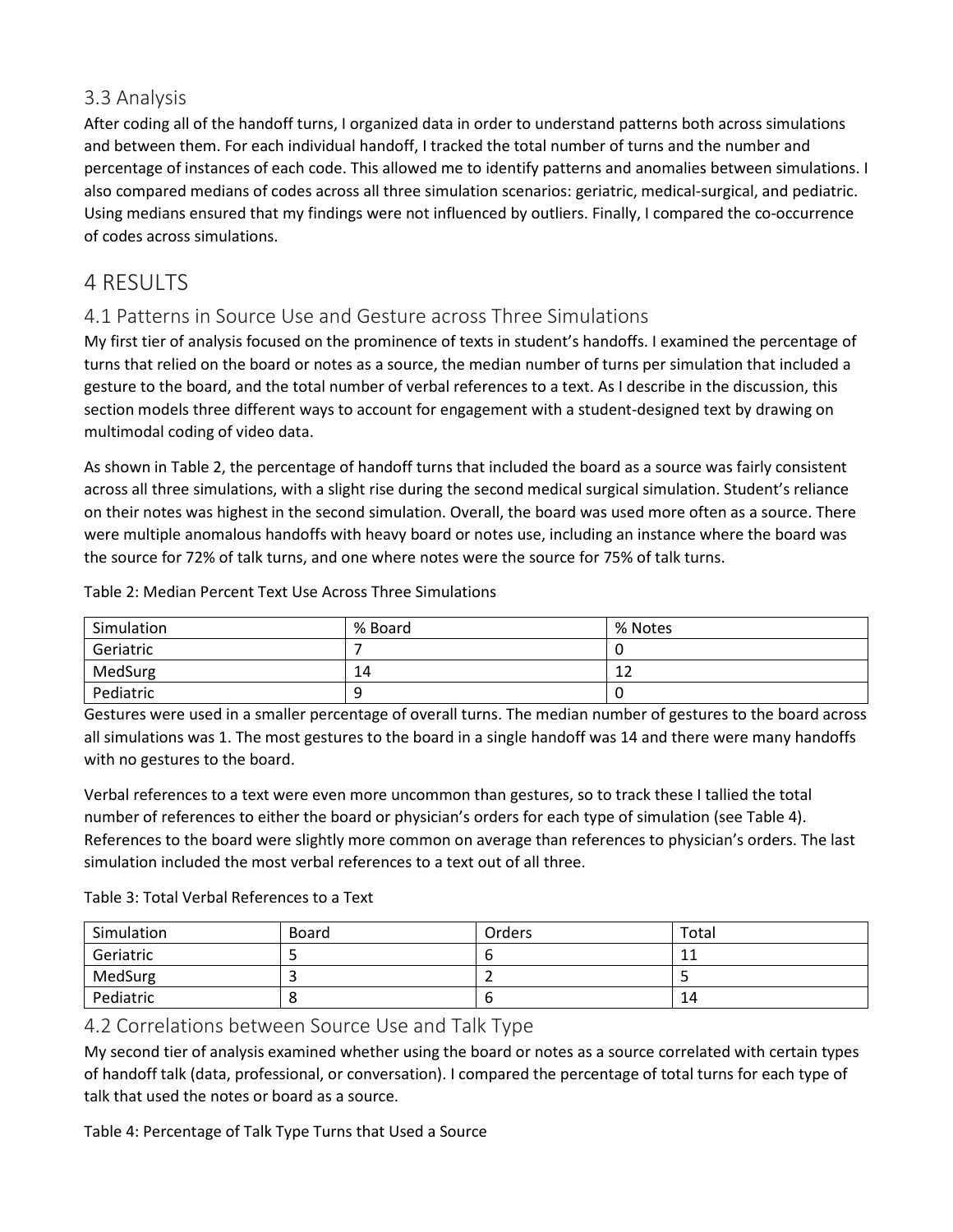| Talk %       | Board % | Notes |
|--------------|---------|-------|
| Professional | 10      |       |
| Data         | 18      | 18    |
| Conversation | 13      | 10    |

Table 4 demonstrates that the talk type that used student texts the most was "Data," which used the board and notes for 18% of total turns each. Conversation talk used sources the second most; professional talk used them the least. Meanwhile, professional talk had the biggest discrepancy between source use–relying twice as much on the board (10%) than as on notes (5%).

#### 4.3 An Example of Textual Mediation

By identifying patterns in source use and gesture across simulations, I was able to more easily identify anomalous simulations and consider what could be learned from them about textual content and UX. For example, one geriatric simulation was near median in terms of both its length (46 turns) and the percentage of professional (20%), data (67%), and conversation talk (13%). However, it was exceptional in that 61% of total turns used the board as a source and 13 turns included gestures to the board. It also included an instance of verbal reference to the board, when one outgoing student commented, "Um under the notes [section] we've got a couple of new orders" and then read off the orders.

Abnormal findings Greendramage at Catheter utilization wanted to think about detine a column Labs ordered results trajor cronges in condition + Arays tealing dies Wound culture 0936 by pr Smith meds administered gurose check MOrthine Ismg PD @ 0925  $bind\ c\uqar\ [q\ 102D]$ acetaminaphen C50mg PO @ 1035 We rulled pla lung/heart sounds clearlung sounds  $D(1 - \nu q)$  $1035$ · clear SI · S2 S.R.S. heard "Clear Lung sounds BL, no adventure Notes · may be Labaed pain/vitab - pain experienced dynne chossing change. pulse 98 02.96  $BP.14191$  $17 P$ <sub>Mn</sub>  $P$ ain 2 15rg morphine P.  $T$ emp:376 $^{\circ}$ c  $RR:29$ you act ammong on wound/lost change Pame wound 2 -Blood Culture test & Universitizes Claygh, pramage Ure Culture topen 11:40 PINK. Deefy Last pressing changed 11/20 0930-chery

Figure 2: Student White Board Chart

An examination of the board itself in comparison to other student charts showed several distinctions. First, in addition to typical sections where students could record vital signs, it also included sections for "abnormal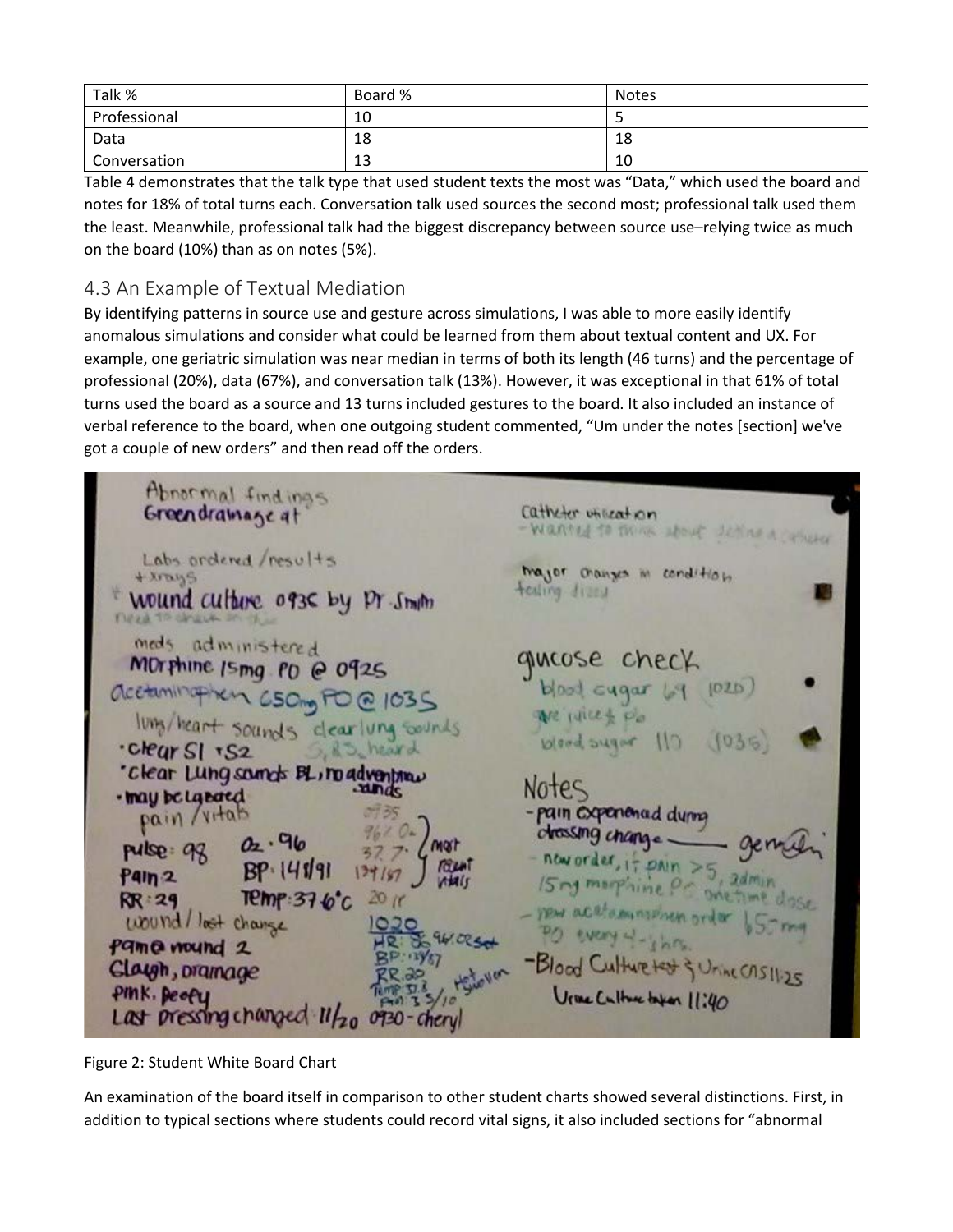findings," "labs ordered/results," "catheter utilization," "major changes in condition," "glucose check," and a general "Notes" section for other important information. These sections are all tailored specifically to the patient, a geriatric diabetic patient who needed wound care.

In addition, by coding notes on the board as either professional notes or data notes, I found that seven notes demonstrated professional nursing knowledge, either in the form of positive/negative evaluation or directives for the incoming group:

- 1) Abnormal findings: Green drainage
- 2) New order, if pain >5, admin 15 mg morphine
- 3) Wound culture: Need to check on this
- 4) Clear lung sounds BL; no advetrous sounds
- 5) Clear S1 and S2
- 6) Clear lung sounds
- 7) [Breathing] may be labored

Across all of the boards used during geriatric simulations, the average number of notes demonstrating professional knowledge by board was 2.75. Thus, this group's board was well above average.

During the student handoff, students stood around the board and used it to report on medications given and needed, dressing care, food given, blood glucose levels, and the possibility of catheter insertion. By using categories that were contextually tied to this specific patient and included professional knowledge in board notes, the board became a vital resource for the handoff conversation itself.

## 5 DISCUSSION

This experience report has put student-designed texts center stage in an exploration of UX during simulated nursing handoffs. I offered three categories for examining the prominence of student texts in mediating the handoff, including gaze, gesture, and verbal reference. Ultimately, finding patterns in textual mediation is useful to identify anomalies for further analysis.

I also considered correlations between the type of text used and the type of talk. As nursing students develop in their programs, a key part of their learning involves moving from memorized data (i.e. "this medication has these side effects") to being able to prioritize, evaluate, and make professional decisions based on data. The finding that twice as much professional talk emerged through working with the collaborative group chart than through individual notes is an important one. Future work will delve more deeply into types of both professional and data talk to look for further correlations. I also coded professional talk as evaluative, directive, causal, and recall, and data talk as physical or non-physical. I will analyze correlations between these codes and text use.

In addition, future work will use the patterns from my initial analysis to continue delving into anomalous examples (both successful and unsuccessful). Preliminary analysis suggests that student positioning in the room (i.e. proximity to the board), textual organization, and textual content may all be contributing factors in determining the text's role in mediating nursing student handoffs. This is in line with St. Amant's attention to context in healthcare usability design. His calls to consider differences across cultural contexts offer future directions for this project as well [7, 16].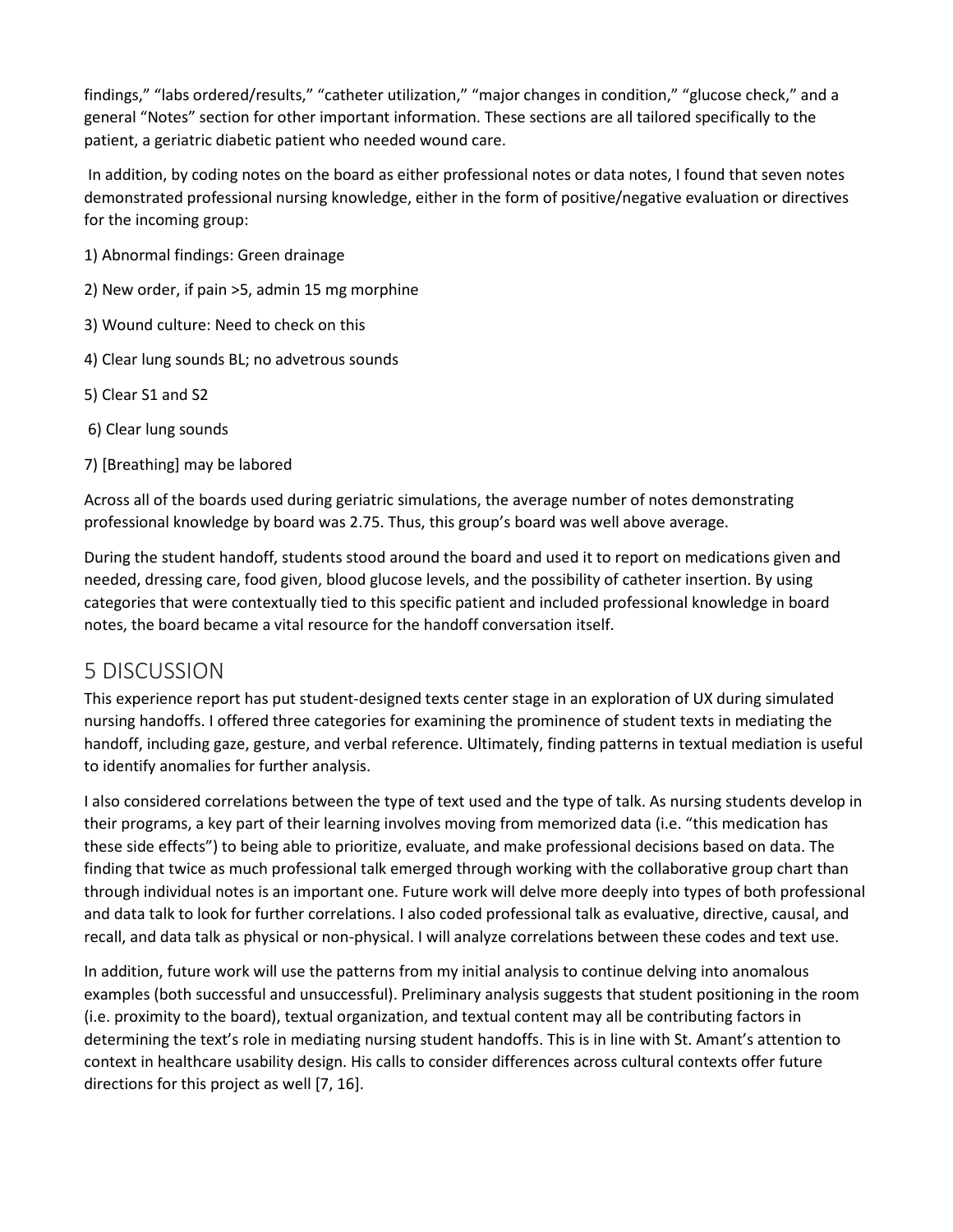Taking a UX view of student texts within a classroom system offers a new standard for evaluating their writing. Rather than imposing existing criteria on student work—often drawn from real-world situations with different goals—instructors can evaluate how a students' design impacts the texts' role during classroom action. They might consider questions like:

1) How prominent was the text during a group's conversation?

2) Did the text promote a desired kind of professional talk?

3) What features of the text effectively supported student negotiation of the task? Which features inhibited success?

Of course, instructors will need to have access to student conversation, ideally in the form of video recording or live observation in order to answer these questions. While simulations are an admittedly unique context, students could also create navigational texts for working with course platforms, library databases, multimodal assignments, etc. Recording groups using these texts in action would then provide a means for evaluating their role and effectiveness in mediating group activity.

Ultimately, this experience report offers a preliminary model for studying UX of student-designed texts using multimodal analysis. My hope is that it convinces others in myriad technical writing contexts to consider the valuable insights available through such an approach and to build on the insights introduced here.

### REFERENCES

[1] F Chong (2016). The pedagogy of usability: An analysis of technical communication textbooks, anthologies, and course descriptions. Technical Communication Quarterly, 25(1), 12-28.

[2] J Swarts and S Slattery (2009). Usability testing in the writing classroom: Testing across a continuum of instrumentality. In S.K. Miller and R.L. Rodrigo Rhetorically rethinking usability: Theories, practices, methodologies. Hampton Press, Cresskill, NJ, 191-212.

[3] LA Riesenberg, J Leisch, and JM Cunningham (2010). Nursing handoffs: a systematic review of the literature. AJN: The American Journal of Nursing, 110(4), 24–34.

[4] M Johnson, D Jeffries, and D Nicholls, (2012). Developing a minimum data set for electronic nursing handover. Journal of Clinical Nursing, 21(3-4), 331-343.

[5] J Matic, PM Davidson, Y Salamonson (2011). User experience design considerations for healthcare games and applications. Journal of Clinical Nursing, 20, 184-189.

[6] C Crossley, JR Fanfarelli, R McDaniel (2016). Article Title. In Serious Games and Applications for Health (SeGAH), 2016 IEEE International Conference, 1- 8.

[7] K St.Amant (2017). Mapping the context of care: An approach to patientcentered design in international contexts. ConneXions: International Professional Communication Journal, 5(1), 109–124.

[8] WM Simons and MW Zoetewey (2016). Productive usability: Fostering civic engagement and creating more useful online spaces for public deliberation. Technical Communication Quarterly, 21(3), 251-276.

[9] N Rivers and L S Söderlund (2016). Speculative usability. Journal of Technical Writing and Communication, 46(1), 125–146.

[10] L Cooke (2005). Eye tracking: How it works and how it relates to usability. Technical Communication, 52(4), 456-463.